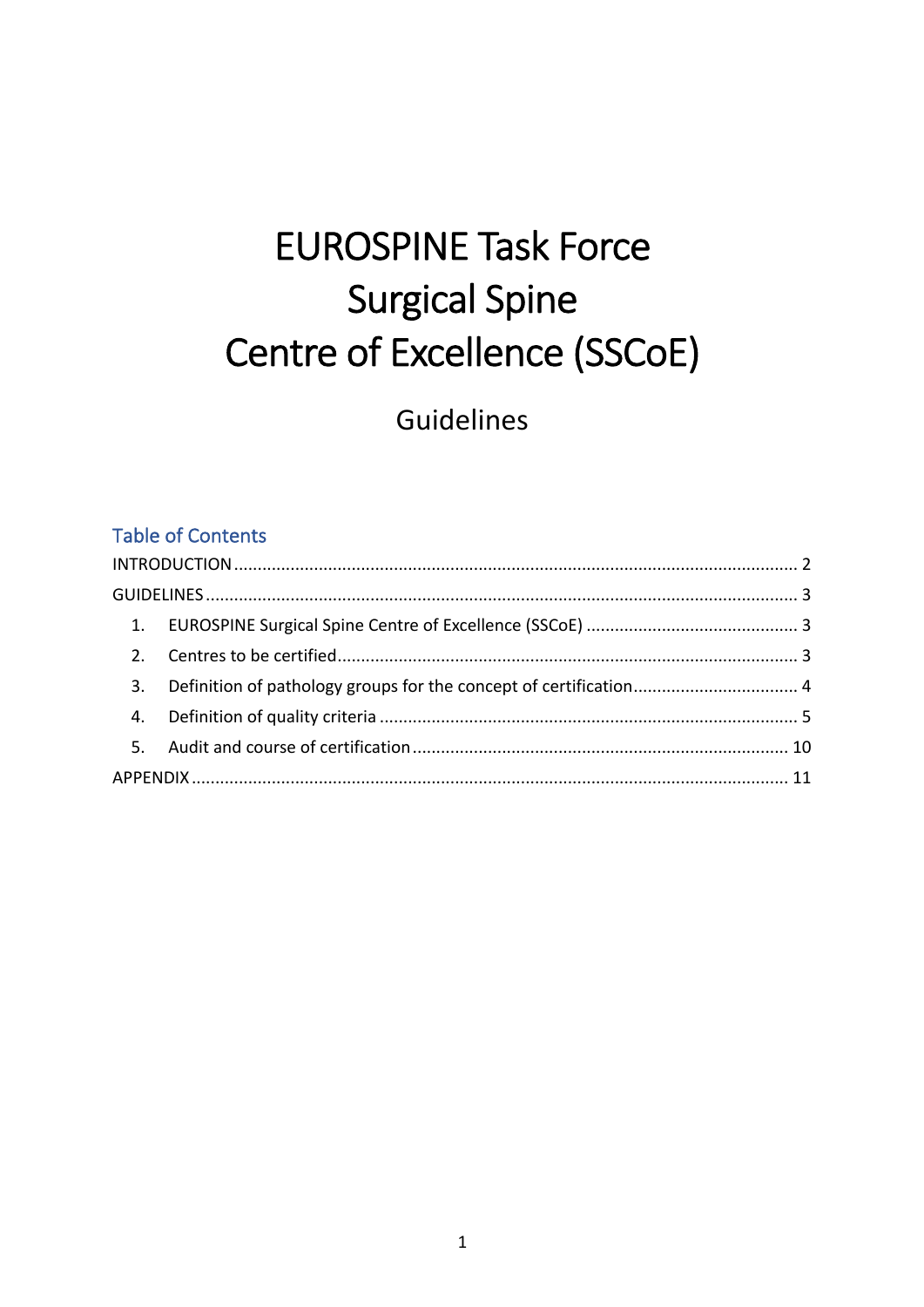# INTRODUCTION

The EUROSPINE Task Force Surgical Spine Centre of Excellence (SSCoE) has developed a European certification process for surgical spine centres. The Task Force is a collaboration of the German Spine Society (DWG), EUROSPINE and the EUROSPINE Foundation (ESF).

The initial step was to develop internal rules, guidelines and criteria to be used as a basis for an independent certification system. For this European exercise, a Delphi process has been done to build consensus on the internal rules, guidelines and criteria and thus eventually buy-in of all involved stakeholders.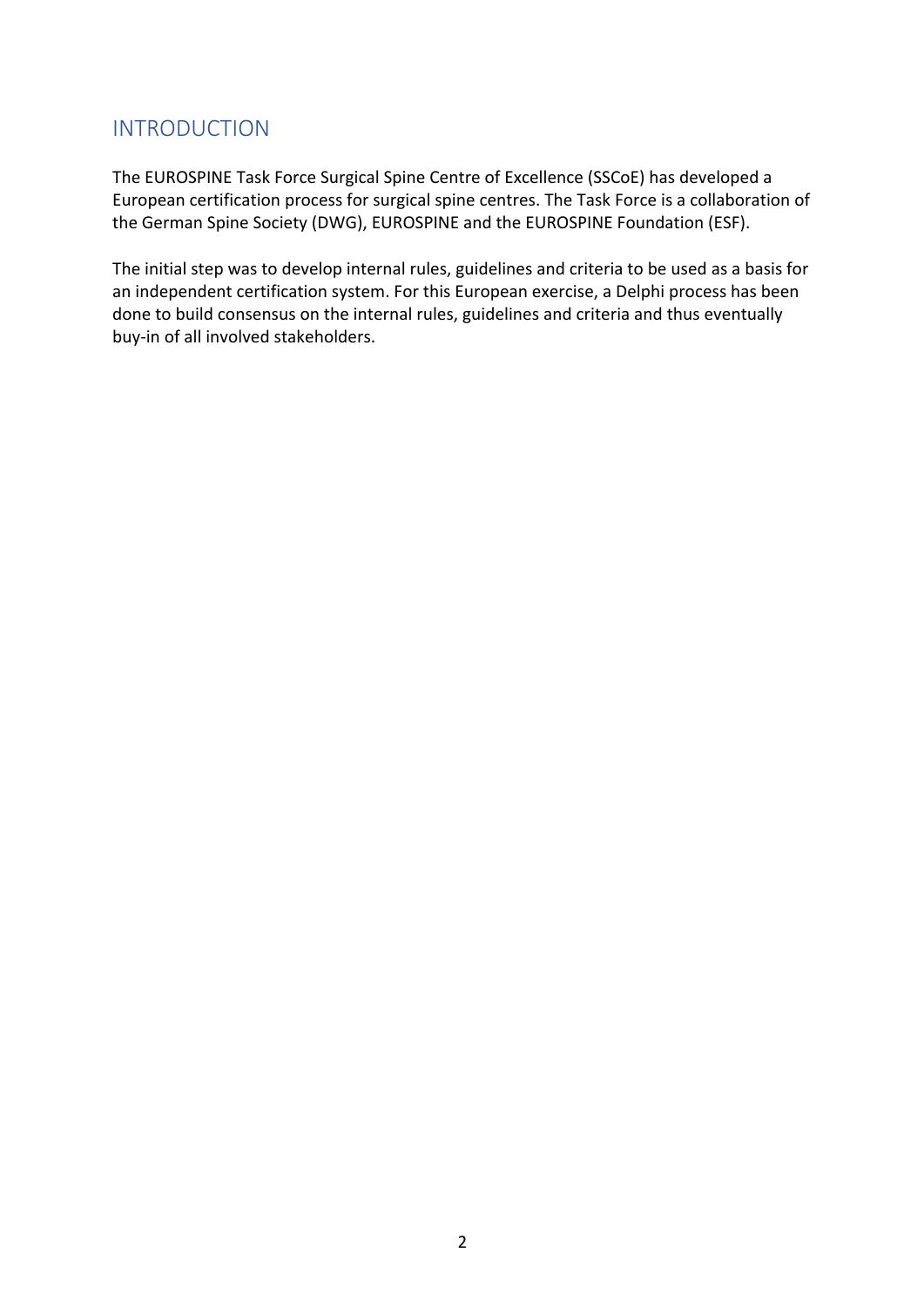# GUIDELINES

# **EUROSPINE Surgical Spine Centre of Excellence (SSCoE)**

**Defined by the EUROSPINE Task Force (TF) Surgical Spine Centre of Excellence (SSCoE)**

1. EUROSPINE Surgical Spine Centre of Excellence (SSCoE)

1.1. Only individual persons can apply in the name of their institution for receiving a certificate as a EUROSPINE Surgical Spine Centre of Excellence.

1.2. A EUROSPINE Surgical Spine Centre of Excellence is certified for one or more specific pathologies. The pathologies that can be certified are listed in chapter 3.

1.3. A concept was established giving minimal numbers and minimal complexity of surgeries (listed in chapter 4) for becoming a EUROSPINE Surgical Spine Centre of Excellence.

## 2. Centres to be certified

2.1. This concept of certification was developed for centres which are focused on spine surgery.

2.2. The term "centre" basically characterises a highly specialised institution. A "centre" is usually supposed to have exceptional equipment, highly qualified personnel, experience and competence on its field. Its significance must be beyond normal organisation units and has to be - based on national juridical measures and common sense - of high relevance beyond its region.

2.3. Suitable "hospitals" hosting the centres should provide 24/7 care with the possibility to perform emergency surgeries on the spine at any time. 24/7 indicates availability over 24 hours, 7 days a week including weekends and holidays.

2.4. The term "hospital" and the necessity to provide in-patient treatment indicates the availability of services "on hospital ground" (campus) or in direct neighbourhood to each other and on an every-day basis.

2.5. Centres that perform conservative treatment only, such as pain clinics or rehabilitation clinics, are not intended to be certified under those parameters. It is planned to establish a certification process for EUROSPINE Conservative Spine Centre of Excellence (CSCoE) in the future.

2.6. Only one certificate for each hospital or centre will be granted. However, the EUROSPINE Surgical Spine Centre of Excellence at one hospital can be represented by multiple clinical departments or facilities "under the same roof"or with the same clinical management structure, proven interdisiplinary cooperation and common trainees. The goal of this regulation is to foster interdisciplinary collaboration. An association between several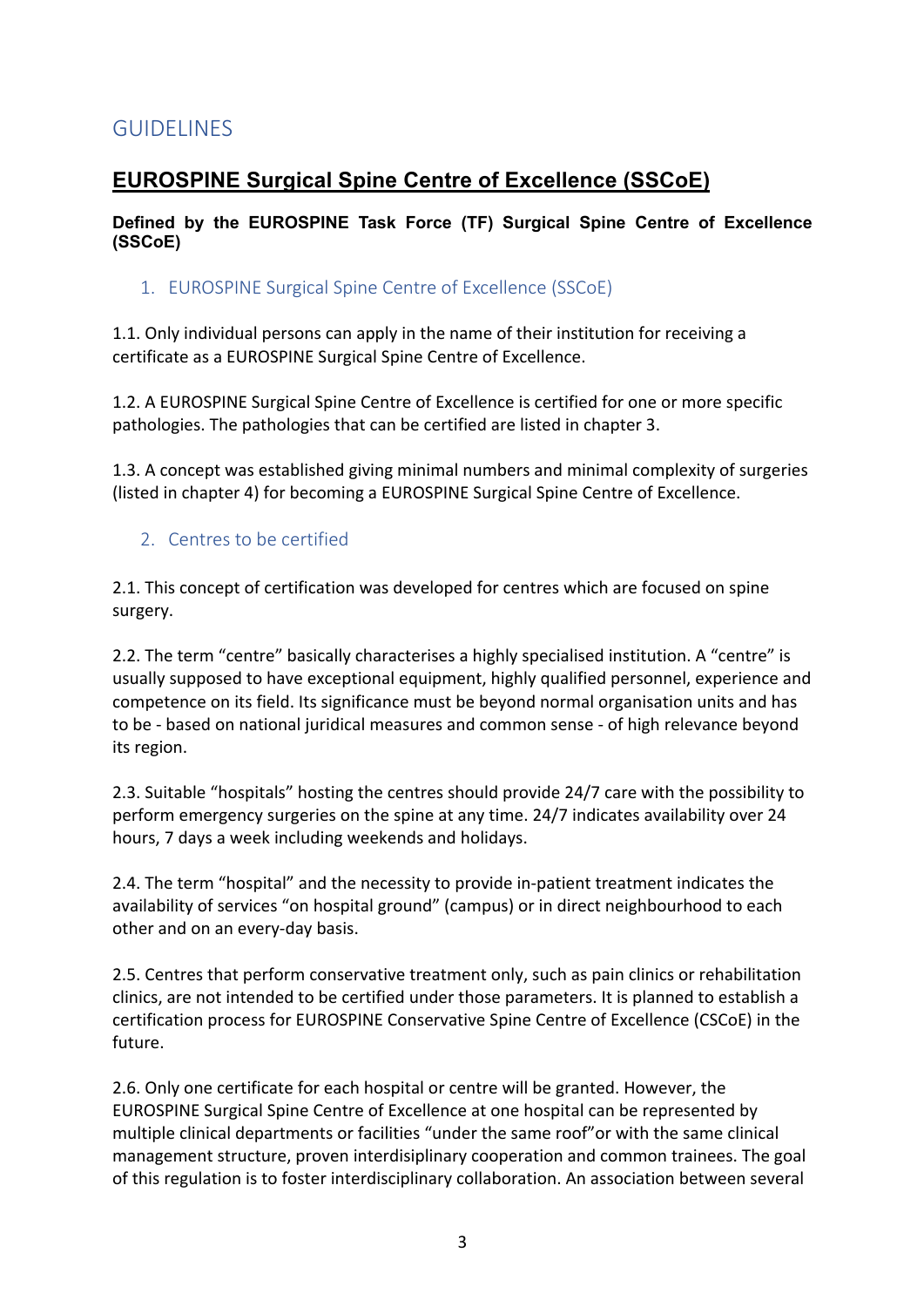hospitals or facilities of different location is not suitable. The guiding principle for this EUROSPINE Surgical Spine Centre of Excellence certificate is to provide all necessary services "under the same roof".

2.7. Therefore, it is necessary to clarify in the application process which departments treating spinal pathologies are available in the hospital and which will represent the EUROSPINE Surgical Spine Centre of Excellence. This is to prevent several clinical departments applying for this certificate and excluding other departments of the same hospital. If several spine surgical departments in the hospital - that applies for a certificate are not involved in a EUROSPINE Surgical Spine Centre of Excellence application, a statement is mandatory that the non-participating departments are informed about the application. If a EUROSPINE Surgical Spine Centre of Excellence is represented by more than one department a written agreement must be presented regulating the interdisciplinary collaboration between the departments.

## 3. Definition of pathology groups for the concept of certification

3.1. Spine surgery covers different pathology groups. Only few centres cover the whole spectrum of spine surgery.

3.2. Five pathology groups are identified. Any centre can have competence for the treatment of one or several of these:

- A. degenerative diseases
- B. tumour (including intradural pathologies
- C. infectious, inflammatory and metabolic diseases
- D. injuries
- E. deformities (including congenital spine diseases)

3.3. A very accurate differentiation between the pathology groups can often not be achieved but it is indispensable for the concept of certification.

*An example: A patient with an osteoporotic vertebral body compression fracture (group D) of metabolic origin (group C) might develop a painful kyphotic deformity (group E) superimposed by a degenerative disc disease (group A) contributing to the clinical symptoms. In these cases, the centre decides in which pathology group the case should be listed. Each case can only be listed in one pathology group.*

3.4. If the Centre wants to be certified for a certain pathology it has to fulfil all quality criteria for that specific pathology. It is possible that a centre is certified for just one specific pathology. The pathology group for which the EUROSPINE Surgical Spine Centre of Excellence has been certified for must be listed in the title of the centre. *For example: "EUROSPINE Surgical Spine Centre of Excellence for degenerative diseases"*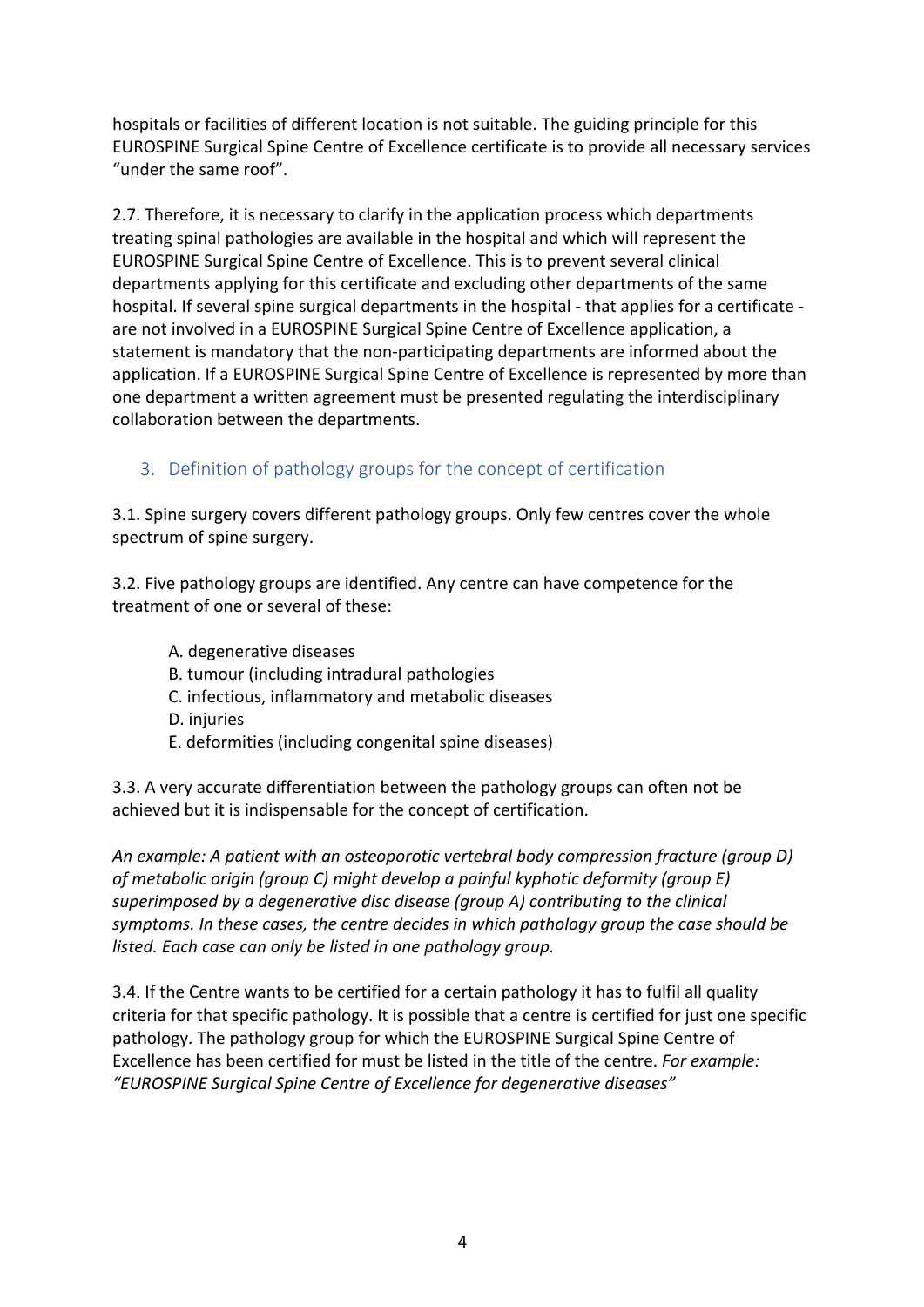#### 4. Definition of quality criteria

4.1. Characteristics of equipment, diagnostic, therapeutic and interdisciplinary facilities.

4.1.1. For all pathology groups:

4.1.1.1. The following diagnostically and therapeutically facilities have to be **permanently** (24/7) available "**in-house**":

- X-ray
- CT
- MRI
- Image Intensifier in the OR

4.1.1.2. The following diagnostically and therapeutically facilities have to be available "**in-house**":

- ICU with ventilation capacities (continuous availability "24/7" is mandatory for a high volume EUROSPINE Surgical Spine Centre of Excellence)

- postoperative monitoring according to severity of intervention

- dept. for neurology (also as consultant service)

- pain therapy with specialisation in "special pain therapy" (also as consultant service)

- dept. for physiotherapy

4.1.1.3. The following diagnostically and therapeutically facilities have to be **permanently** (24/7) available "**in-house**" or have to be assured **by external cooperation** (24/7):

- blood bank
- laboratory
- dept. for vascular surgery

4.1.1.4. The following diagnostically and therapeutically facilities have to be available "**in-house**" or have to be assured by **external cooperation**:

- dept. for internal medicine
- dept. for visceral surgery
- institute for hygiene, bacteriology, microbiology
- institute for pathology
- centre for paraplegic patients
- dept. for rehabilitation- dept. for psychology and psychosomatic medicine

4.1.2. Additional for group **A pathologies** (degenerative diseases) the following diagnostically and therapeutically facilities have to be available "**in-house**":

- "injection room" with image intensifier or X-ray for image-guided injection

- possibility of CT-guided injection (for example: periradicular or epidural injection)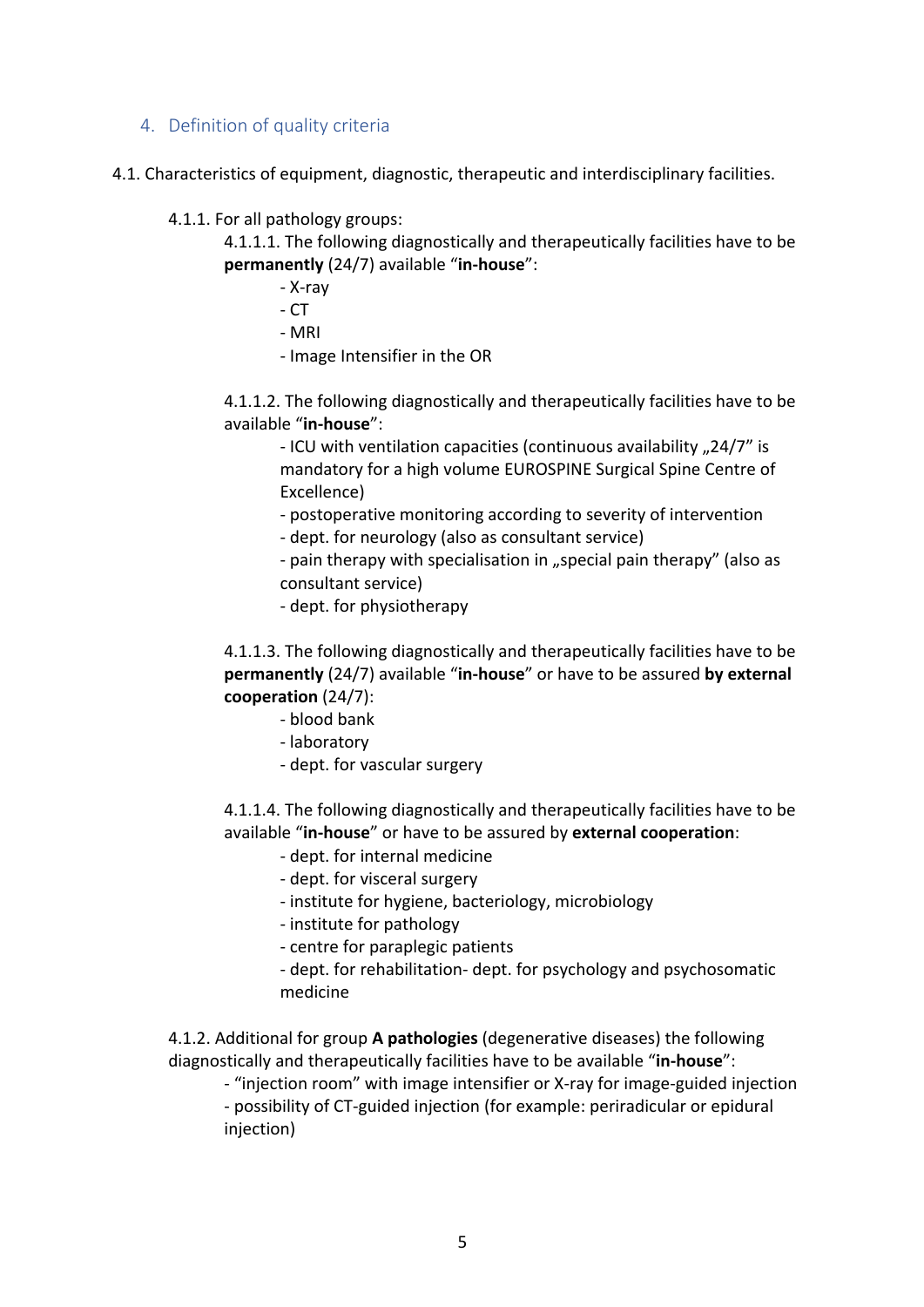#### 4.1.3. Additional for group **B pathologies** (tumour diseases)

4.1.3.1. The following diagnostically and therapeutically facilities have to be available "**in-house**":

- interventional radiologist department with angiography (angio-CT) and possibility of embolization

- possibility for CT-guided biopsy

- neuro monitoring in the OR provided intradural pathologies are operated

4.1.3.2. Further, the following diagnostically and therapeutically facilities have to be available "**in-house**" or have to be assured by external cooperation:

- scintigraphy or PET-CT
- department for oncology
- department of radiotherapy
- tumour board

4.1.4. Additional for group **C pathologies** (infectious, inflammatory, metabolic diseases) the following diagnostically and therapeutically facilities have to be available "**in-house**" or have to be assured by **external cooperation**:

- scintigraphy or PET-CT
- possibility for CT-guided biopsy

4.1.5. Additional for group **D pathologies** (injuries) the following diagnostically and therapeutically facilities have to be available "**in-house**":

- interventional radiology
- angiography
- Angio-CT

4.1.6. Additional for group **E pathologies** (deformities) the following diagnostically and therapeutically facilities have to be available "**in-house**":

- neuro monitoring in the OR
- whole-spine X-ray

#### 4.2. Staff and qualification

#### 4.2.1. Personal EUROSPINE certificates

4.2.1.1. In a certified EUROSPINE Surgical Spine Centre of Excellence at least one physician has to hold a EUROSPINE Diploma or a comparable educational certificate starting on January 1st 2023.

#### 4.2.2. Number of personnel

4.2.2.1. In a certified EUROSPINE Surgical Spine Centre of Excellence at least four physicians have to be employed in full time positions. At least two of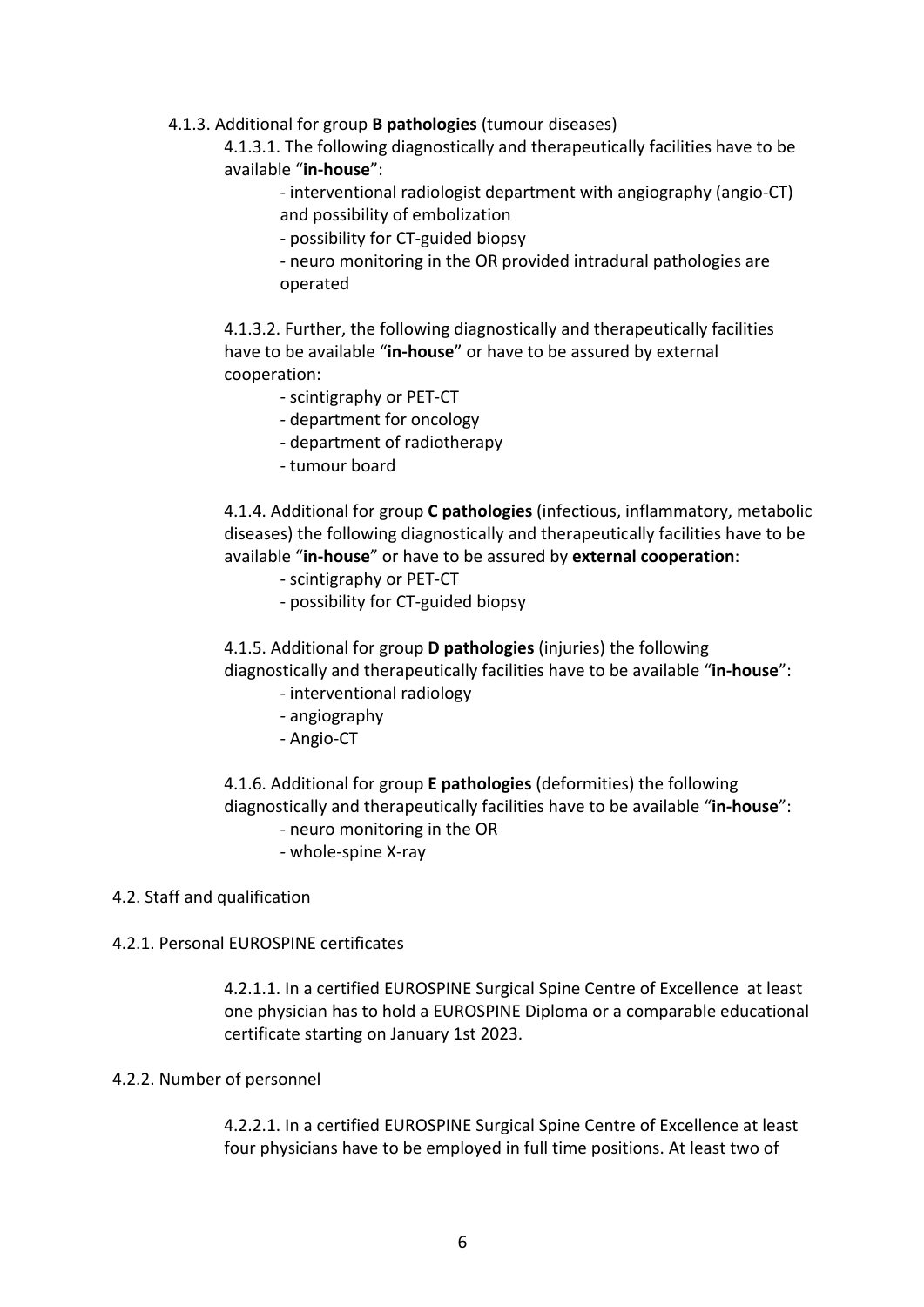them have to have a board certificate in neurosurgery, trauma surgery or orthopaedic surgery.

4.3. On-call duty and on-duty emergency

4.3.1. In a EUROSPINE Surgical Spine Centre of Excellence a spine specialist has to be permanently available on-call (24/7).

4.3.2. In a EUROSPINE Surgical Spine Centre of Excellence the possibility for emergency surgery on the spine including decompression and stabilisation is provided permanently (24/7).

4.4. Consultation hours for spine pathologies

4.4.1. At least twice a week a specialised outpatient clinic for spine diseases is offered, allowing pre-operative evaluation and post-operative follow-up care.

4.5. Frequency and complexity of surgeries

4.5.1. Number of surgical cases (see table 1)

A overall minimum number of 300 cases have to be treated surgically in a EUROSPINE Surgical Spine Centre of Excellence. If the Centre of Excellence wants to be certified for a certain pathology, it has to fulfil the "treatment numbers" of this specific pathology. For the calculation of cases solely the numbers of performed surgeries are considered, not the amount of performed and coded parts of procedures or interventions. One surgery can only be counted for one specific pathology group.

4.5.2. Complexity of surgeries

4.5.2.1. "Complex" spine surgeries differ explicitly in effort and necessary expertise in comparison to "minor" spine surgeries. In addition to the case numbers it seems reasonable to establish a classification which measures the "complexity" of a surgery.

4.5.2.2. The following point-based system shall allow an easy classification of complexity of surgeries (for details of complexity grades see appendix Table 1):

| 1 point  | "minor" spine surgery   |
|----------|-------------------------|
| 3 points | "medium" spine surgery  |
| 6 points | "complex" spine surgery |

4.5.2.3. The minimum necessary overall points that a EUROSPINE Surgical Spine Centre of Excellence has to reach are 500. The minimum necessary points per each pathology group that should be reached are calculated with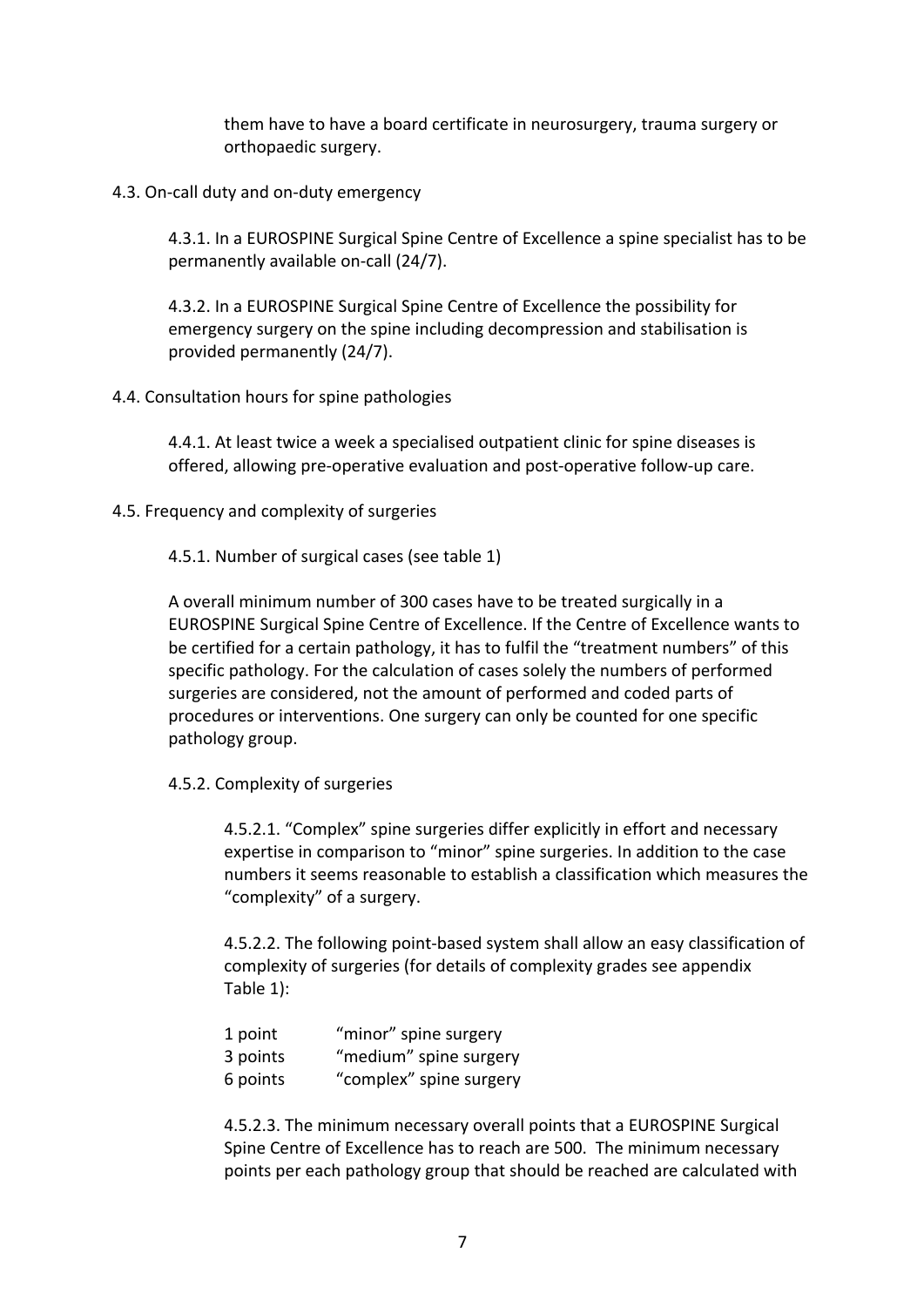regards to this point-based system as a ratio of 60% "minor", 30% "medium" and 10% "complex" spine surgeries.

This does **not** mean that the centre has to perform 10% large surgeries, but it means that it has to acquire the minimal calculated number of points with the performed surgeries for that specific pathology group, it wants to be certified for.

*For an example, that would mean for a EUROSPINE Surgical Spine Centre of Excellence that wants to be certified as Centre for degenerative pathologies that it has to achieve the following points:*

*120 cases (60% of 200 cases) of minor surgeries = 120 x 1 point = 120 points; plus 60 cases (30% of 200 cases) of medium surgeries = 60 x 3 points = 180 points; plus 20 cases (10% of 200 cases) of complex surgeries = 20 x 6 points = 120 points resulting in overall 420 points.*

*This minimum amount of points might also be acquired by 110 medium (330 points) and 90 small (90 points) surgeries (overall 420 points).*

*If the same Centre wants to be certified also as a EUROSPINE Surgical Spine Centre of Excellence for deformities it has to achieve the following additional points:*

*18 cases (60% of 30 cases) of minor surgeries = 18 x 1 point = 18 points; plus 9 cases (30% of 30 cases) of medium surgeries = 9 x 3 points = 27 points; plus 3 cases (10% of 30 cases) of complex surgeries = 3 x 6 points = 18 points resulting in overall 53 points.*

*This minimum amount of points might also be acquired by 12 medium (36 points) and 18 small (18 points) surgeries (overall 54 points).*

*If the Centre is successfully certified it will be named: EUROSPINE Surgical Spine Centre of Excellence for degenerative diseases and deformities* 

Table 1 shows the number of cases and the minimum points required to be certified for a specific pathology as a EUROSPINE Surgical Spine Centre of Excellence.

| <b>Pathology group</b>                    | degenerative | tumour | inflammatory | injuries | deformities |
|-------------------------------------------|--------------|--------|--------------|----------|-------------|
| SSCoE (regular volume)<br>Number of cases | 200          | 20     | 15           | 70       | 30          |
| <b>Minimum points</b>                     | 420          | 42     | 32           | 147      | 53          |

4.6. Quality Management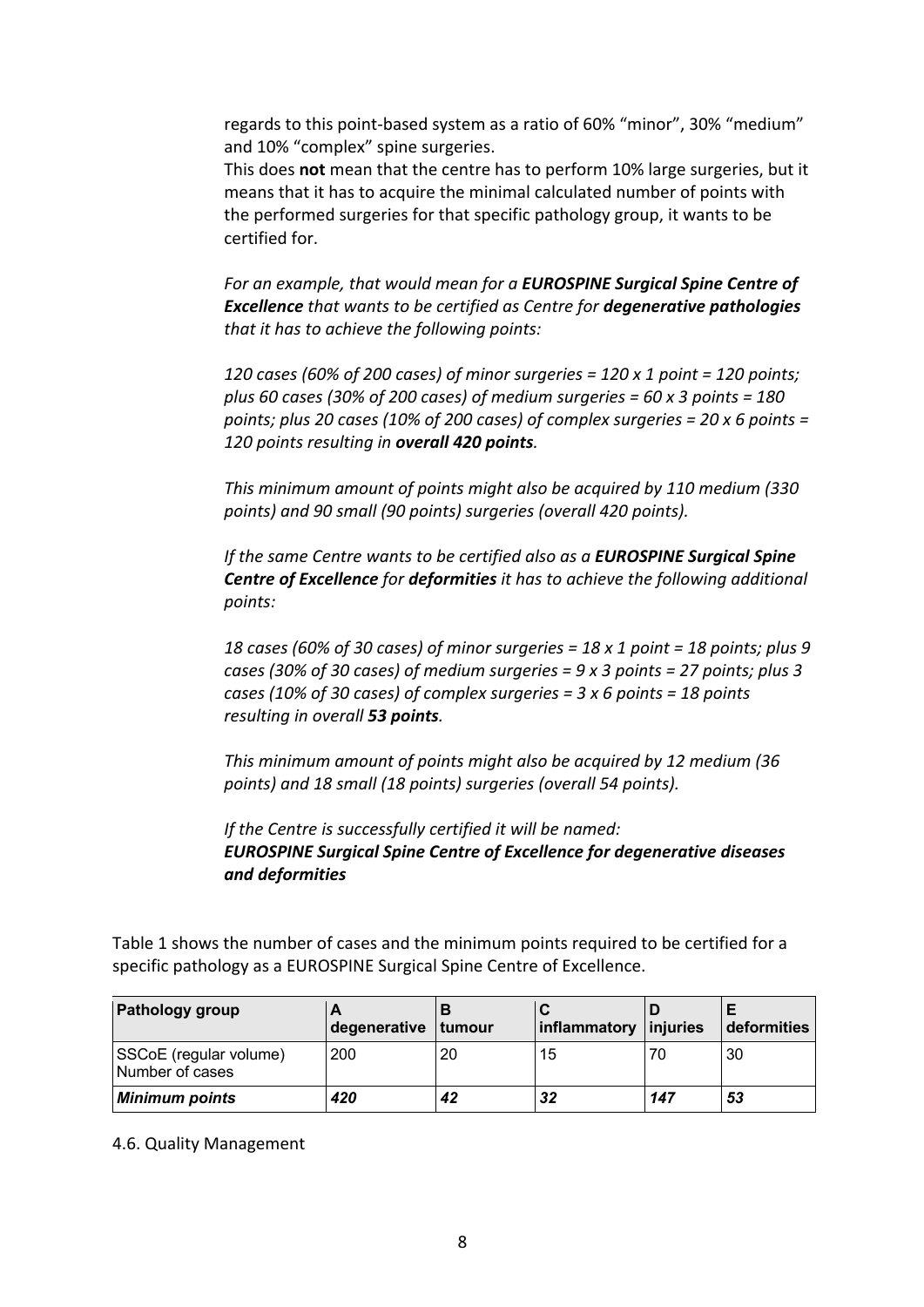#### 4.6.1. Use of quality control systems

The certified EUROSPINE Surgical Spine Centre of Excellence has to take part in the hospital infection surveillance system (for example KISS). Further a critical incidence reporting system (for example CIRS) is mandatory. The WHO checklist has to be used regularly before surgery. A quality management system has to be established, especially evaluating risk, complaint and failure management.

#### 4.6.2. Survey of complications

In a EUROSPINE Surgical Spine Centre of Excellence a continuous survey and documentation of complication has to be proven. All patients with spine diseases who were operated on must be included in this data collection. The documentation of complications preferable takes place in the spine registry of EUROSPINE (Spine Tango).

#### 4.6.3. Quality circle

A regular analysis and review of observed and / or treated complications (M&M conference) must be performed in a EUROSPINE Surgical Spine Centre of Excellence, at least once a quarter. Protocols of M&M conferences have to be available.

#### 4.6.4. Spine registry of EUROSPINE (Spine Tango)

A participation in the spine registry of EUROSPINE (Spine Tango) is recommended for all EUROSPINE Surgical Spine Centre of Excellence. If the Centre participates in the registry of EUROSPINE (Spine Tango) a cost-reduction for the re-audit of the EUROSPINE Surgical Spine Centre of Excellence will be granted. If the Centre participates in the spine registry of EUROSPINE (Spine Tango) the documentation of the so called "minimal-data-set" from patients admitted to the centre for the first time and treated surgically is obligatory. Preferably the used implants are registered as well. Documentation of additional data is optional, for example clinical scores, outcome parametrs, subsequent treatment and follow-up data or documentation of data of non-surgically treated patients.

The Spine Tango Task Force of EUROSPINE ensures continuous quality control, consistency and plausibility for the obligatory participation in the spine-registry. Every certified spine centre will receive an annual analysis of data.

#### 4.6.5. SOPs

In a certified EUROSPINE Surgical Spine Centre of Excellence standardized diagnostic and therapeutic algorithms have to be applied. For frequent disease patterns and treatment courses, written "standard operating procedures (SOP)" are to be defined for surgical and conservative treatments. Nursing and physiotherapy have to be respected in the SOPs. The SOPs have to be presented on request during the audit.

#### 4.6.6. Conservative treatment

Non-surgical conservative treatment has to be available in a EUROSPINE Surgical Spine Centre of Excellence. The amount of conservatively treated patients has to be indicated. Documented conservative treatment courses will be checked randomly during the audit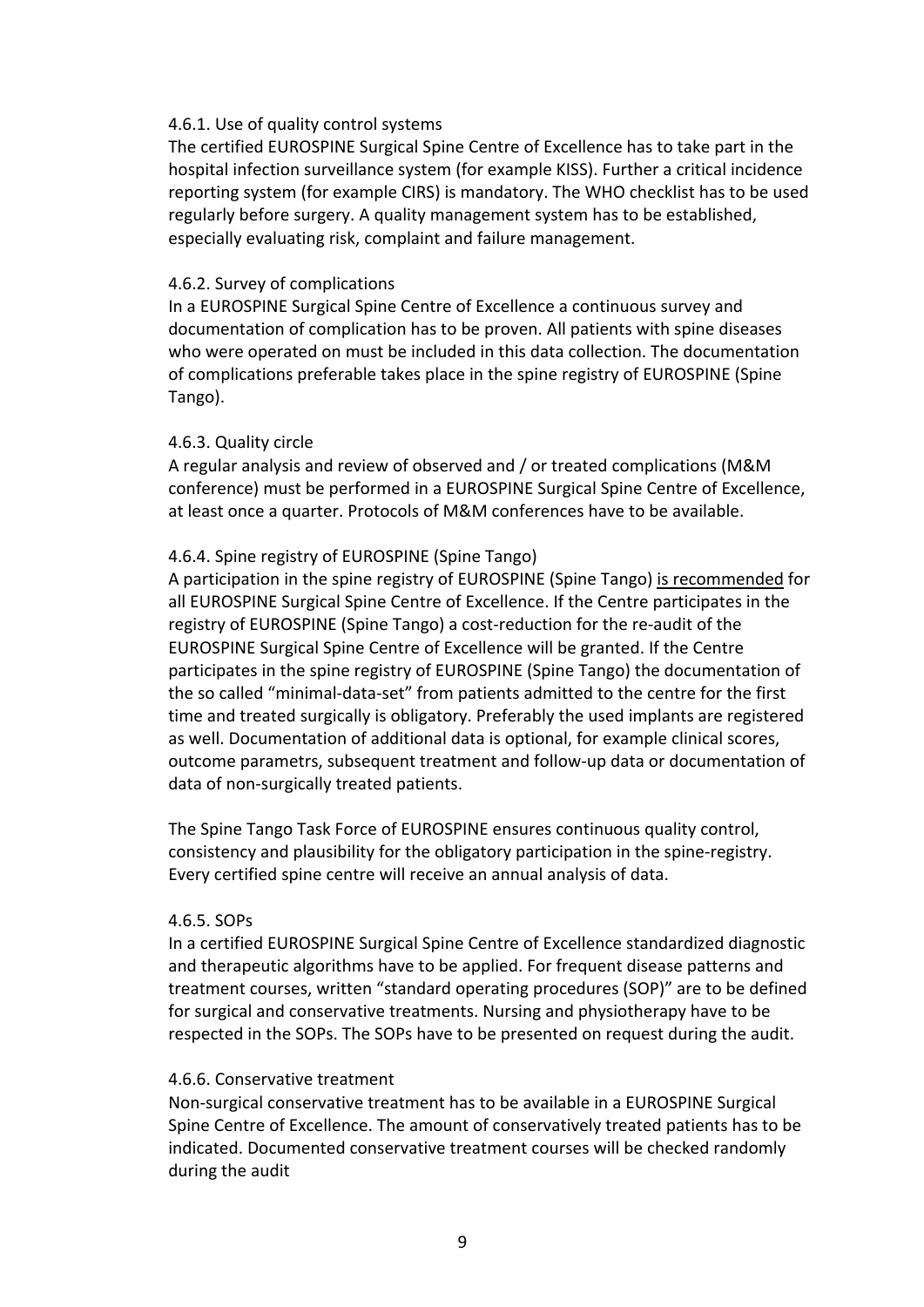4.7. Accreditation for a surgical training programme

4.7.1. The training of surgeons with transfer of knowledge and skills is a valuable criteria and precondition for certification.

4.7.2. For a EUROSPINE Surgical Spine Centre of Excellence a full accreditation by national authorities for a surgical training program in neurosurgery or trauma / orthopaedic surgery is necessary. The accreditation for a training program can also be provided in a network of several hospitals.

4.8. Research and teaching plus training, advanced training and further education

4.8.1. A EUROSPINE Surgical Spine Centre of Excellence has to participate actively in advancement of spine surgery and/or transfer of knowledge and skills.

4.8.2. Written publications for books or journals, lectures, presentations at congresses, arrangement of courses or congresses are defined as adequate contributions to achieve these goals. Internal educational events cannot be counted in this context.

4.8.3. A EUROSPINE Surgical Spine Centre of Excellence has to prove 5 of the abovementioned contributions per year.

5. Audit and course of certification

5.1. The audit and the course of certification will be defined by the actually valid rules and regulations of the Task Force EUROSPINE Surgical Spine Centre of Excellence.